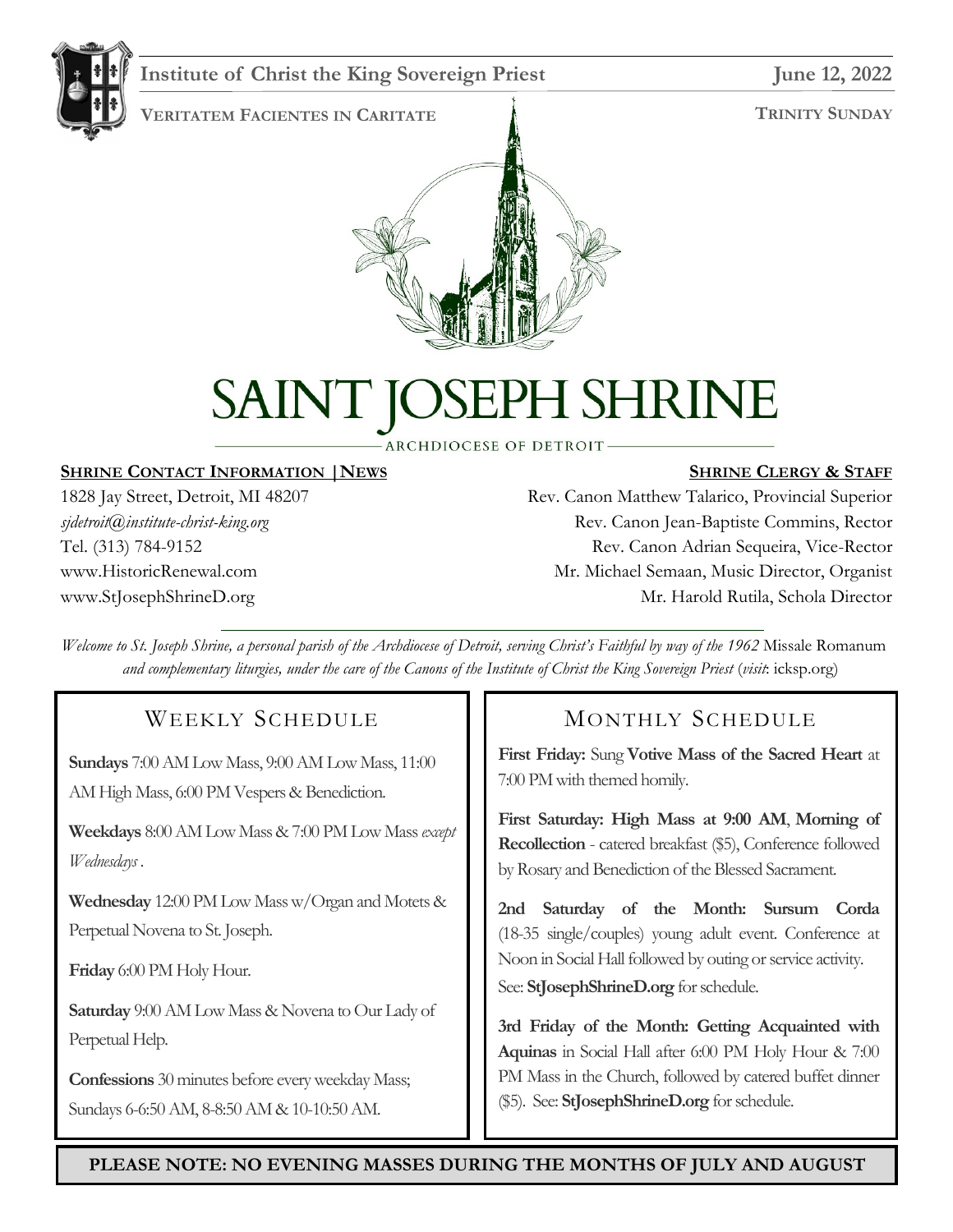| <b>CACY CHE</b>                                                                                                                                                                                                                                                                                                                                                                                                                                                                                                                                                                                                                                                                                  |                                                                                                                                                                                                                                                                                                                                                                                                                           |  |
|--------------------------------------------------------------------------------------------------------------------------------------------------------------------------------------------------------------------------------------------------------------------------------------------------------------------------------------------------------------------------------------------------------------------------------------------------------------------------------------------------------------------------------------------------------------------------------------------------------------------------------------------------------------------------------------------------|---------------------------------------------------------------------------------------------------------------------------------------------------------------------------------------------------------------------------------------------------------------------------------------------------------------------------------------------------------------------------------------------------------------------------|--|
| Liturgical Calendar<br>Sunday, June 12, Most Holy Trinity<br>7AM Low Mass<br>Thanksgiving, requested by Roberto Rossi<br>9AM Low Mass w/organ<br><b>†† Jack &amp; Rosemary Simmons</b><br>11AM High Mass<br>Pro Populo<br>6PM Solemn Vespers & Benediction<br>Monday, June 13, Saint Anthony of Padua, Confessor & Doctor<br>8AM Low Mass Josephine & Cecilia Ballaboni, requested by Daniel Ballaboni<br>7PM Low Mass<br>Frances DiModugno, requested by Francesco v. Bülow<br>Tuesday, June 14, Saint Basil the Great, Bishop, Confessor & Doctor<br><b>8AM Low Mass</b><br><b>Michael Rico, requested by Michelle Orme-Rico</b><br>7PM Low Mass<br>† Frances Nyae, requested by Agatha Cooper | <b>Server Schedule</b><br>Thursday, June 16, Corpus<br>Christi<br><b>8AM Low Mass - candidates</b><br>7PM High Mass,<br>Procession<br>MC: Gabriel Ang<br>Thur 1: Thomas Ohotnicky<br>Thur 2: James Chisholm<br>AC1: Juan Pablo Delgado<br>AC2: Sebastian Smith<br>Crucifer: Micah Bacon<br>Sunday, June 19, External<br><b>Solemnity of Corpus</b><br>Christi<br><b>7AM Low Mass - candidates</b><br>9AM Low Mass w/organ |  |
| Wednesday, June 15, Saints Vitus, Modestus, and Crescentia, Martyrs<br>12PM Low Mass & Novena Devotions<br><b>St. Joseph Confraternity</b><br>Thursday, June 16, Feast of Corpus Christi                                                                                                                                                                                                                                                                                                                                                                                                                                                                                                         | AC1: Thomas Skinner<br>AC2: Patrick Skinner<br>11AM High Mass & Pro-<br>cession                                                                                                                                                                                                                                                                                                                                           |  |
| <b>†† Jack &amp; Audrey Hymes</b> , requested by the Simmons family<br>8AM Low Mass<br>7PM High Mass, Procession<br>Pro Populo                                                                                                                                                                                                                                                                                                                                                                                                                                                                                                                                                                   | see separate sheet<br><b>Usher Schedule</b>                                                                                                                                                                                                                                                                                                                                                                               |  |
| Friday, June 17, Saint Gregory Barbarigo, <i>Bishop &amp; Confessor</i><br>8AM Low Mass<br>† Davide Perillo, requested by Bethany Muczynski<br>7PM Low Mass<br>† Kathleen Shervish, requested by Alexander Slavsky<br>Saturday, June 18, Saint Ephrem of Syria, Deacon, Confessor & Doctor<br>9AM Low Mass with Novena Devotions to Our Lady of Perpetual Help<br>William Riley, requested by Mary Riley<br>Sunday, June 19, External Solemnity of Corpus Christi                                                                                                                                                                                                                                | Thursday, June 16, Corpus<br>Christi<br>7PM High Mass w/<br>Procession of the Blessed<br>Sacrament<br>see separate sheet<br>Sunday, June 19, External<br><b>Solemnity of Corpus</b><br>Christi<br>7AM Low Mass - Laabs &<br>Kyle Gregory                                                                                                                                                                                  |  |
| 7AM Low Mass<br>Marianne Zmuda<br>9AM Low Mass w/organ<br><sup>†</sup> † Campo family, requested by Jonathan Benefiel<br>11AM High Mass, Procession<br>Pro Populo<br>6PM Solemn Vespers & Benediction                                                                                                                                                                                                                                                                                                                                                                                                                                                                                            | 9AM Low Mass w/organ<br>- Paul Ferrini<br>- Brian Carey<br>- Eric Restuccia<br>- John Howting                                                                                                                                                                                                                                                                                                                             |  |
| FROM OUR PASTOR, REV. CANON COMMINS<br>Dear faithful,<br>Please join the canons for this most venerable feast of Corpus Christi this week<br>on Thursday, June 16 as we will be carrying the Blessed Sacrament in procession.<br>What more powerful blessing and what more visible sign of faith can we offer to<br>our contemporaries than taking Our Blessed Lord on a public procession?                                                                                                                                                                                                                                                                                                      | - Joe Laabs<br>11AM High Mass w/<br>Procession of the Blessed<br>Sacrament<br>see separate sheet                                                                                                                                                                                                                                                                                                                          |  |

*"The more you honor me, the more I will bless you*", He said to St Margaret Mary. The gift of the Holy Eucharist cannot be separated from the human heart of Our Lord. *"Behold this Heart which has so loved men that it has spared nothing, even to consuming itself to witness its love. And in return, I receive from most of them only ingratitude from their irreverences and their sacrileges and by the coldness and contempt that they have for Me in this sacrament of love…"* Come, come to make reparation!

**Parish Directory June 13th to June 19th Photography Session** Rectory Basement

Ć

**CONT** 

2120.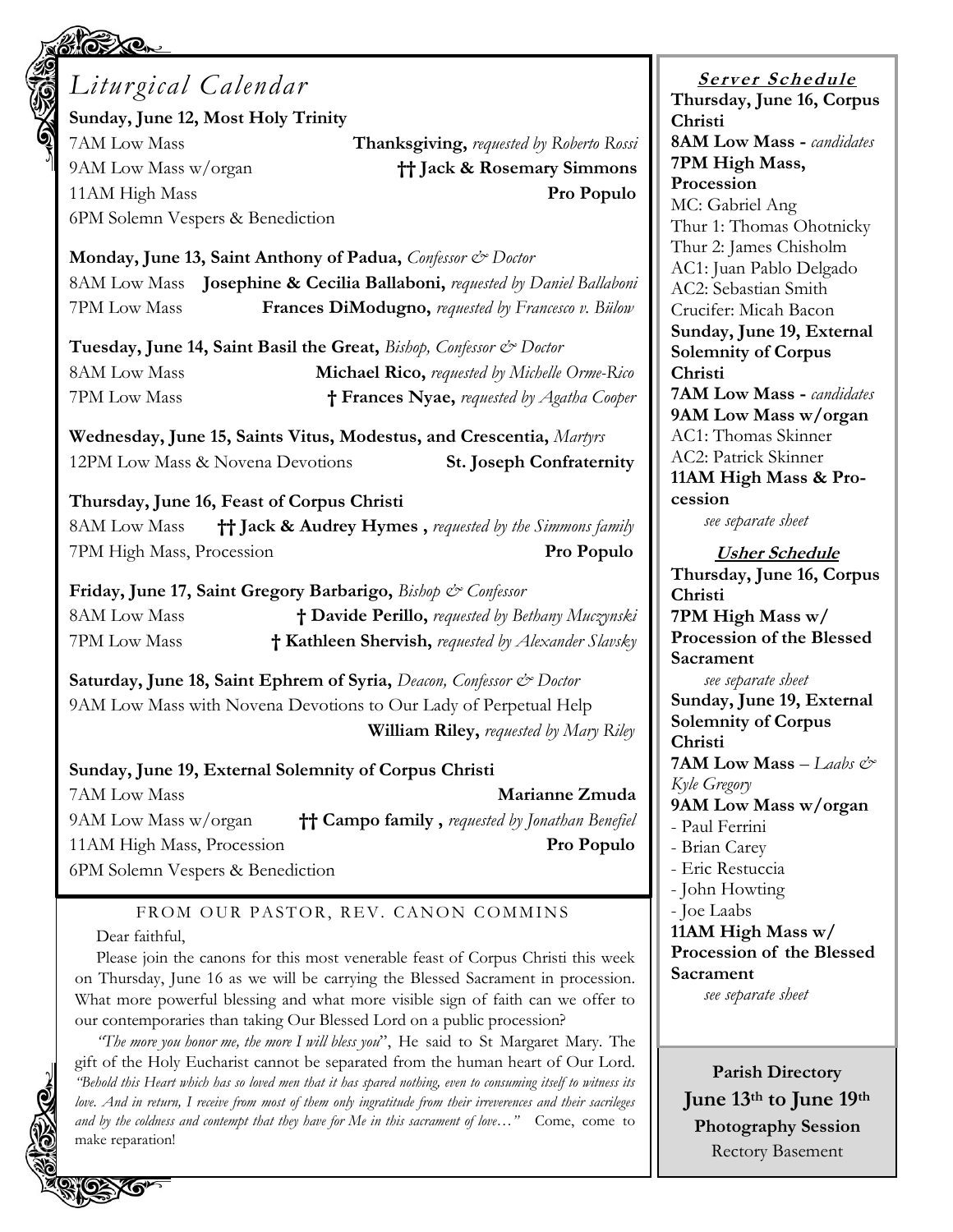#### **Calendar of Events**

## **150TH ANNIVERSARY—PREPARATION 2022 PARISH PHOTO DIRECTORY**

Dear faithful and friends: As part of our preparation for the **150th Anniversary of the Dedication of the Church** on November 16, 1873 by Bishop Borgess, we would like to offer you the opportunity to be part of our Parish Photo Directory. This new directory will bring us together to develop new relationships, connect with our own families, with new families, and reconnect with those we haven't seen for a while.

Join us for this "Connections Event" and be part of what our Great Saint Joseph is doing right here at the Shrine!

> Schedule your **free professional photography session** with *Universal Church Directories*.

### **Booking your time slot is easy!**

1) Go to **www.ucdir.com** and click on Photography Appointment Scheduling log in.

2) Enter **MI1645** in the church code field. 3) Enter **'photos'** in the password field.

\*\*\* Photos will be taken at St Joseph Shrine and everyone who is photographed will receive a complimentary 8x10 portrait and a parish directory. \*\*\*

**Questions**? Call or email Cynthia Burley: joscynburley@gmail.com | 718-419-1166.

#### **St. Joseph Confraternity**

Enroll a loved one in a year's worth of Wednesday Novena Masses! *Forms in Vestibule*. **TODAY! June 12,** *Trinity Sunday*. Confirmation Class in Rectory Basement classroom after 11AM Mass.

**Thursday, June 16,** *Corpus Christi*. 8AM Low Mass, 7PM High Mass followed by Procession with the Blessed Sacrament.

**Friday, June 17,** Aquinas Night at 8PM after 6PM Holy Hour, 7PM Low Mass. Topic: **Hell for Those Who Choose It**.

**Sunday, June 19,** *External Solemnity of Corpus Christi*. 7AM & 9AM Low Masses, 11AM High Mass followed by Procession with the Blessed Sacrament.

**Friday, June 24,** *Feast of the Sacred Heart*. 8AM Low Mass, 6PM Holy Hour, 7PM High Mass.

**Saturday, June 25,** *Nativity of St. John the Baptist*. 9AM High Mass.

**Sunday, June 26,** *External Solemnity of the Sacred Heart*. 7AM & 9AM Low Masses, 11AM High Mass sung by *Cantatio*. A second collection will be taken up for the Sister Adorers at all Masses.

**Wednesday, June 29,** Feast of Saint Peter and Paul. 12 Noon Low Mass with organ followed by St. Joseph devotions.

**First Friday, July 1,** *Feast of the Most Precious Blood*. 8AM Low Mass, 7PM High Mass with sermon.

**First Saturday, July 2,** *Feast of the Visitation of the Blessed Virgin Mary*. 9AM High Mass. Followed by first Saturday Recollection conference. Topic: **Mary, Mother of Priests.**